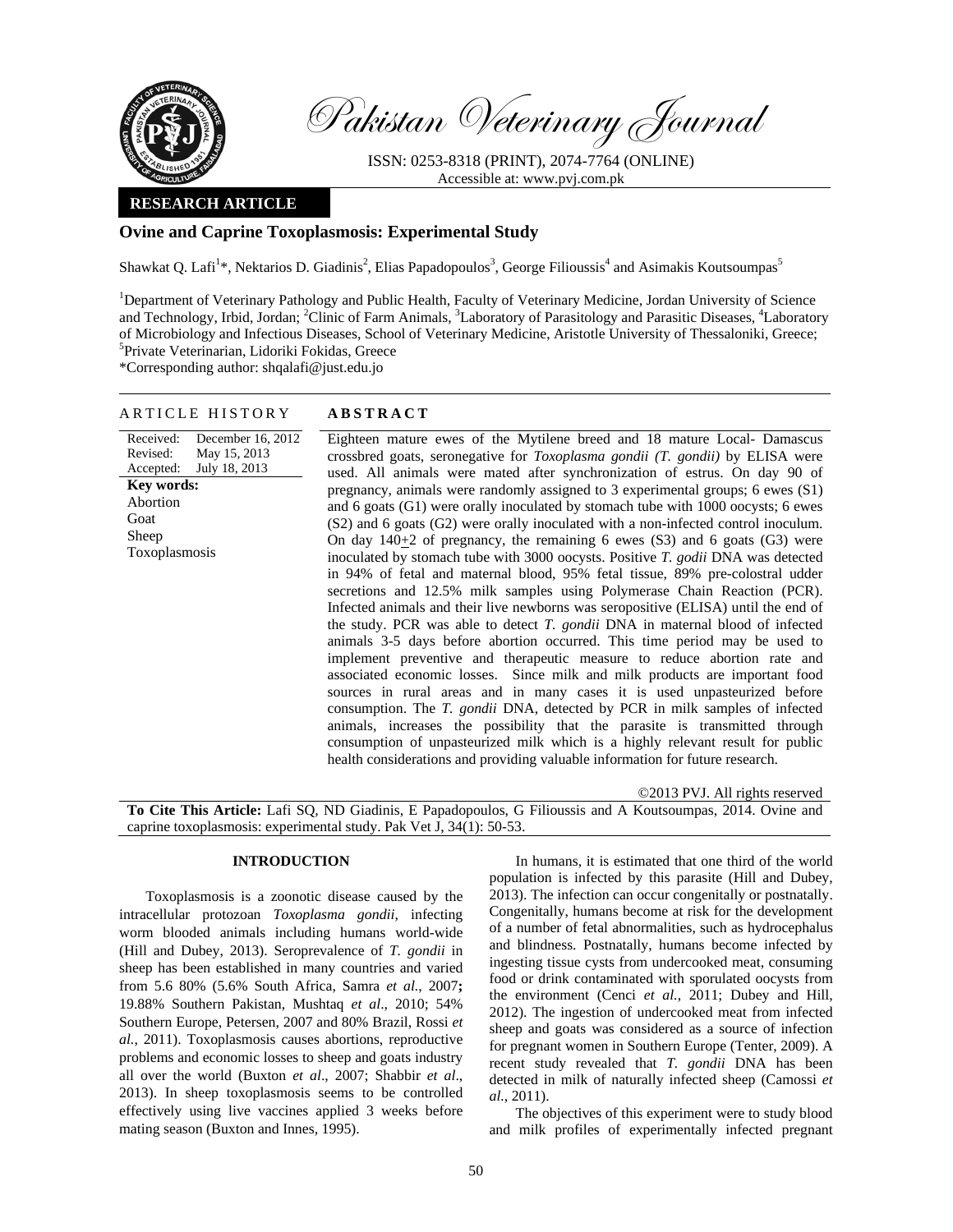sheep and goats by *T. gondii* during various stages of the gestation and lactation periods, and their fetuses using serological tests and PCR, to establish the time needed for the parasite to be detected in the blood of experimentally infected sheep and goats using PCR, its association with the occurrence of abortion and to study the time interval in which the parasite persists and execrated in milk.

## **MATERIALS AND METHODS**

**Animals and sampling:** This study was conducted from October, 2010 to August, 2011 in a commercial private farm, Aristotle University of Thessaloniki, Greece and was authorized by the Ministry of Agriculture, Animal Research Ethics Committee (Protocol # 13/2011). Eighteen mature ewes of Mytilene breed (3-4 year-old) and 18 mature Local-Damascus crossbred goats (3-4 yearold), seronegative for *T. gondii* by an ELISA were used in this study. Animals were mated after synchronization of estrus.

Pregnancy diagnosis was done by ultrasound scanning at day 70 of gestation and revealed that all animals were pregnant. On day 90 (88-92) of pregnancy, all ewes and goats were randomly assigned to 3 experimental groups; 6 ewes (S1) and 6 goats (G1) were orally inoculated by stomach tube with 1000 oocysts; 6 ewes (S2) and 6 goats (G2) were orally inoculated with a non-infected control inoculum (negative control group). On day 140 (138-142) of pregnancy, the remaining 6 ewes (S3) and 6 goats (G3) were inoculated by stomach tube with 3000 oocysts. These experimental groups were housed separately in 6 different pens. Animals were closely monitored, physically examined and rectal temperature was recorded twice daily for each animal from day 2 before inoculation to day15 post-inoculation. Blood samples were collected prior to inoculation and at regular intervals post-inoculation (next day and every other day for the first 2 week following infection and then on weekly basis for 2 consecutive months). Vaginal swabs, placental and different fetal tissues such as kidney, liver, lung, and brain were collected from freshly aborted fetuses during 24 hours after abortion. Colostrum and milk samples were collected (S3 and G3) at regular intervals from each lactating animal (first milk sample was collected immediately after parturition and every other day for the first 2 weeks after parturition and then on weekly basis for 2 consecutive months). At birth, each lamb was ear tagged, weighted and pre-colostral blood sample was collected.

Serology: Blood samples were collected by jugular venipuncture from experimental and new born animals, separated on the same day and serum was stored at -20°C. To detect *T. gondii* specific IgG antibodies, ELlSA was performed for serum samples as described previously (Haralabidis, 1984) using soluble *T. gondii* antigen (from *in vivo* cultured parasites) in a final concentration of 3 µg/mL.

**DNA Extraction and molecular detection:** The DNA was extracted from samples using DNA purification kit (Promega, USA) and was performed from 1g pooled sample of different fetal tissues (placenta, spleen, liver, lung and brain) and from 300 µL of fluids (blood and milk). Fluids were centrifuged at 6000xg for 5 min, and pellets were incubated at 55°C for 1.5 hrs in solution containing 200  $\mu$ L of lysis buffer, and 40  $\mu$ L of proteinase K, before starting the extraction according to the kit manufacturer's instructions. The concentration and purity of the DNA was determined spectrophotometrically, methods and procedure used were published previously elsewhere (Abu-Dalbouh *et al.*, 2012).

**Statistical analysis:** Statistical analysis was performed using SPSS 20.0 (SPSS Inc., Chicago, USA) Group mean values of all the parameters for experimental and control groups were analyzed by ANOVA (one-way) test followed by LSD testing, student's t-test or Fisher's exact test, as appropriate,  $P \le 0.05$  was considered significant.

#### **RESULTS**

**Clinical signs, lamb and kid weight:** On day 3 after inoculation, infected animals showed an increase in their temperature, reached a peak of 41.6°C on day 5 and 6 in sheep groups, and  $41.3^{\circ}$ C on day 7 and 8 in goats groups. The mean temperatures of the infected sheep and goat groups were significantly higher (P<0.01) than the control groups. No significant differences in temperature were detected among infected sheep and goats groups or the control groups (mean temperature for sheep was 39.2 $\pm$ 0.6°C and for goats 39.1 $\pm$ 0.5°C).

After infection, one ewe and one goat expelled their fetuses on day 8 and another ewe on day 11 and all had mucoid vaginal discharge before abortion (Table 1). In addition, one infected ewe of (S1) aborted 2 mummified lambs on day 135 of pregnancy. The control sheep and goat groups had a significantly  $(P<0.05)$  longer mean gestation period than the infected groups (S1 and G1) respectively (the mean gestation period in the uninfected groups was  $152 \pm 5,152 \pm 4$  days for sheep and goats, respectively) put not with S3 and G3 groups. The mean live lamb and kids body weight of infected groups was significantly lighter  $(P<0.05)$  than those born to ewes or goats of the control of groups, respectively (Table 1).

Serology: A total of Four hundred seventy two blood samples were collected during the study period from experimental and new born animals and tested by ELISA. All infected animals started to show an increase in the antibody titers on day 14 after infection and continued to rise staidly until day 60 of infection and then started to decline. Infected animals and their live newborns remained seropositive by ELISA until the end of the study.

**Molecular detection (PCR):** Positive *T. gondii* DNA was detected in 95% (42/44) tissue samples collected from aborted fetuses (tissue sample of one mummified fetus was PCR negative) (Fig. 1). Positive *T. gondii* DNA was detected in 94% (160/170) of blood samples that were collected from infected animals and live newborn lambs and kids (Fig. 2). *T. gondii* DNA was detected in blood on the 3th day after infection in all infected animals and continued for 21 day after infection. PCR detected *T. gondii* DNA in maternal blood of infected animals 3-5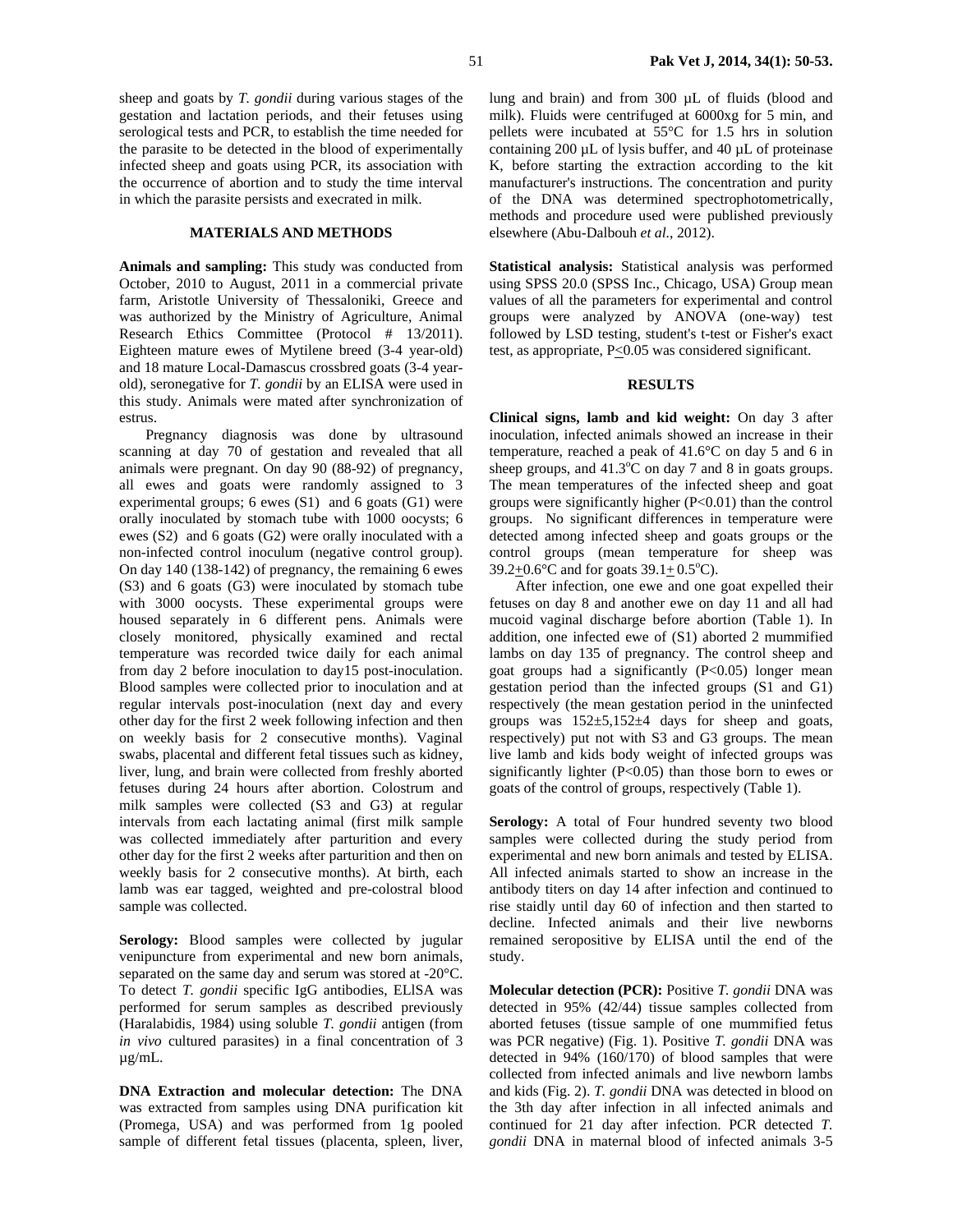| Table I: Experimental design, number of oocysts of T. gondii Inoculated, number of aborted, live born, mummified and stillborn fetuses |             |                 |                     |                |                            |             |
|----------------------------------------------------------------------------------------------------------------------------------------|-------------|-----------------|---------------------|----------------|----------------------------|-------------|
| Animal                                                                                                                                 | Oocyst dose | Number of       | Number of mummified | Number of live | Mean±SD Kg BW              | Number of   |
| groups                                                                                                                                 |             | aborted fetuses | fetuses             | born fetuses   | Live fetuses <sup>**</sup> | stillbirths |
| Sheep $\mid$ (S1)                                                                                                                      | 1000        | 4(2)            | 2(1)                |                | $2.9 + 0.2^a$              |             |
| Sheep $2(52)$                                                                                                                          |             |                 |                     |                | $3.5 + 0.4^{ab}$           |             |
| Sheep $3(53)$                                                                                                                          | 3000        | 4(2)            |                     |                | $2.8 + 0.3b$               |             |

Goat 1 (G1) 1000 3(1) - 6 2.3 $\pm$ 0.1cd 2

Goat 2 (G2) - - - - - - - - - - - - - - 14 2.9+0.2cm

 $2.9 + 0.2^{\circ}$ <br>2.8+0.3<sup>d</sup> Goat 3 (G3) 3000 3(1) 3000 3(1) 9 2.8 $\pm$ 0.3d 3 Total 36 14(6) 2(1) 52 9 In each group there were 6 animals. S3 and G3 were inoculated with *T. gondii* oocysts on day 90±2 and on day 140±2 of pregnancy, respectively. S2 and G2 were negative control groups; Values in parenthesis indicate number of animals aborted; **\*\***Mean+SD within same species in a column bearing



**Fig. 1:** Agarose gel electrophoresis of PCR-of Toxoplasmosis. The figure shows a single band, a 406-bp DNA fragment. Lanes: M, molecular 100 size ladder (in base pairs); 1-3: negative tissue samples; 4- 5, Toxoplasmosis positive samples for fetal tissues; 6, positive control; 7, negative control.



**Fig. 2:** Agarose gel electrophoresis of PCR-of Toxoplasmosis. The figure shows a single band, a 406-bp DNA fragment. Lanes: M, molecular 100 size ladder (in base pairs); 1-3: positive blood samples; 4- 6, Toxoplasmosis negative samples for dams blood; 7, positive control; 8, negative control.

days before abortion occurred. Eighty eight percent (8/9) pre-colostral udder secretion and 12.5% (15/120) of colostral and milk samples collected during the 21 days period following the infection were PCR positive. No positive *T. gondii* DNA was detected in tissues, milk samples of the control groups or in milk samples that were obtained from infected animals after 28 days of infection.

## **DISCUSSION**

Results revealed from this study showed that rectal temperature of all infected animals groups started to rise by day 3 and reached a mean maximum temperature of  $41.5^{\circ}$ C for sheep and  $41.3^{\circ}$ C for goats and retained to normal levels after day 11 after infection. These results were in agreement with results reported previously (AbouZeid *et al*., 2010; Gutierrez *et al*., 2010). Infection of sheep and goats on days  $90\pm 2$  and  $140\pm 2$  of gestation

resulted in abortion of 6 animal expelled their fetuses on day 8-11 days after infection and had mucoid vaginal discharge before abortion. This result was concordant with Buxton *et al.* (1996).

The mean gestation period of the infected groups was shorter than the control and ewes and goats that completed their term of pregnancy produced viable and stillborn lambs and kids. Also, viable lambs and kids produced by infected ewes and goats were lighter than those born from uninfected ewes and goats. These results coincided with that reported by AbouZeid *et al*. (2010).

Infected ewes and goats and their live newborns carried detectable antibodies by ELISA until the end of the study. This result is in agreement with that reported previously for sheep (Edwards and Dubey, 2012) and for goats (Dubey, 2010) who reported that concentration of antibody may remain high until next breeding season.

Our results revealed that PCR gave some positive results in blood samples of infected animals as early as day 3 post infection and continued until 21 days after infection, and on 95% of the placenta and tissue samples of their aborted and mummified fetuses but gave negative results in control groups. These results agree with the report of AbouZeid *et al*. (2010). Other study showed that *T. gondii* DNA was not detected in the fetal and maternal blood of experimentally *T. gondii*-infected ewes (Gutierrez *et al*., 2010).

*Toxoplasma gondii* DNA was found in 23/129 precolostral, colostrum and milk samples obtained from the lactating infected animals. Related literature regarding the presence of the parasite or its DNA in experimentally infected ewes and goats is limited. However, recent study conducted by Camossi *et al.* (2011) revealed that *T. gondii* DNA was found in 7 milk samples from 5 seropositive naturally infected sheep. Also, Fusco *et al*. (2007) reported that 4 milk samples out of 117 examined by PCR were *T. gondii* DNA positive. Excretion of tachyzoites in milk of experimentally infected cats (Powell *et al*., 2001), and in naturally infected goats have been reported (Camossi *et al*., 2011). Also, tachyzoites have survived exposure to pepsin and trypsin (Dubey, 1998) and clinical toxoplasmosis has been linked to unpasteurized goat's milk (Skinner *et al.*, 1990). A recent study revealed that consumption of unpasteurized goat's milk was considered as a positive risk factor for clinical toxoplasmosis in pregnant women in the USA (Jones *et al*., 2009) and in South-west of Iran (Fouladvand *et al*., 2010).

In general, positive PCR indicated the presence of *T. gondii* DNA in the milk but this is not enough to demonstrate the possible transmission of toxoplasmosis through milk ingestion, since the parasite may or may not